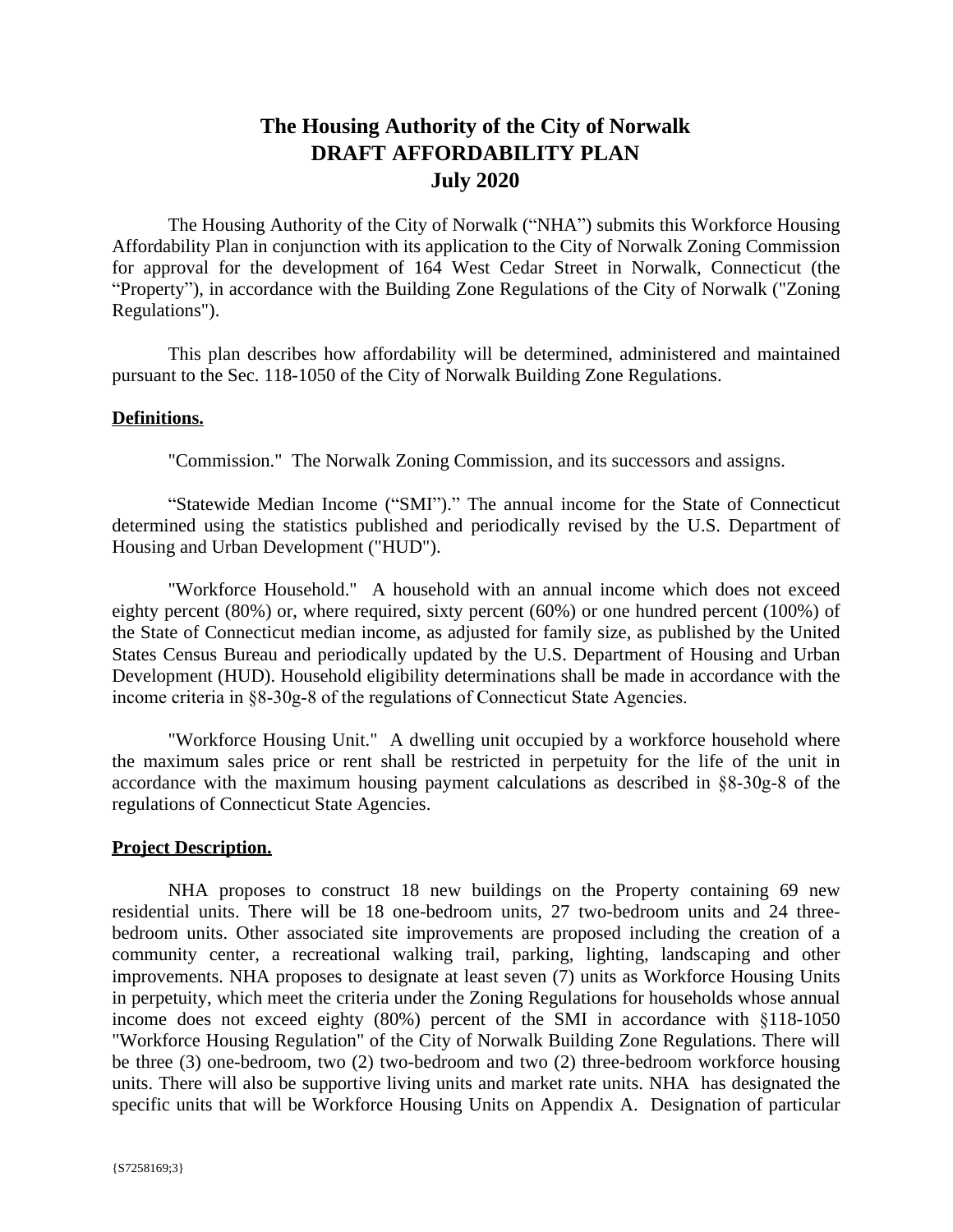units may change over time, and updated schedules will be provided to the Commission, should that occur. Those units so designated shall be subject to the terms set out in this Plan and in Section 118-1050 of the Norwalk Zoning Regulations.

#### **Unit Standards.**

The Workforce Housing Units shall be comparable in size, fit and finish to market-rate units and will be consistent with construction standards for new housing. The bedroom mix will be provided in comparable percentages to those in the market rate units.

#### **Duration of Restrictions.**

The Workforce Housing Units shall be so designated in perpetuity, beginning with the issuance of a certificate of occupancy for the rental units for the Property and continuing for the life of each unit in accordance with the maximum housing payment calculations set out in Section 8-30g-8 of the regulations of the Connecticut State Agencies. A deed restriction in substantially the form set forth in Appendix D attached or in such other form acceptable to the Commission, shall be recorded on the Norwalk Land Records, contemporaneously with the issuance of the certificate of occupancy or at the same time of the unit's designation as set forth above, whichever is earlier, to ensure affordability. The deed restriction will outline the rental restrictions, including the maximum rental price unit, the affirmative marketing procedures, residency requirements, reporting requirements, as well as remedies for breach.

### **Pro Rata Construction.**

The Workforce Housing Units shall be completed on a *pro rata basis* as construction proceeds. It is the intent of this Plan that at least one (1) Workforce Housing Unit will be completed and offered for rental within the time that ten (10) market rate units are completed and offered for rental.

### **Affirmative Fair Marketing.**

NHA will market the Workforce Housing Units itself, or through the Housing Development Fund, Mutual Housing or another similar agency ("NHA or other"), which will maintain a list of income/credit-qualified persons in accordance with Sec. C. (3)-(9) of Sec. 118- 1050 of the Norwalk Zoning Regulations. NHA or other agency will be retained to undertake all of the activities related to verifying the income/credit eligibility of applicants, in accordance with Section C (3)-(9) of Section 118-1050 of the Norwalk Zoning Regulations. NHA or other will perform income/credit verifications and coordinate the applicant pool. An Affirmative Marketing Plan is attached to this document outlining selection systems and marketing strategy.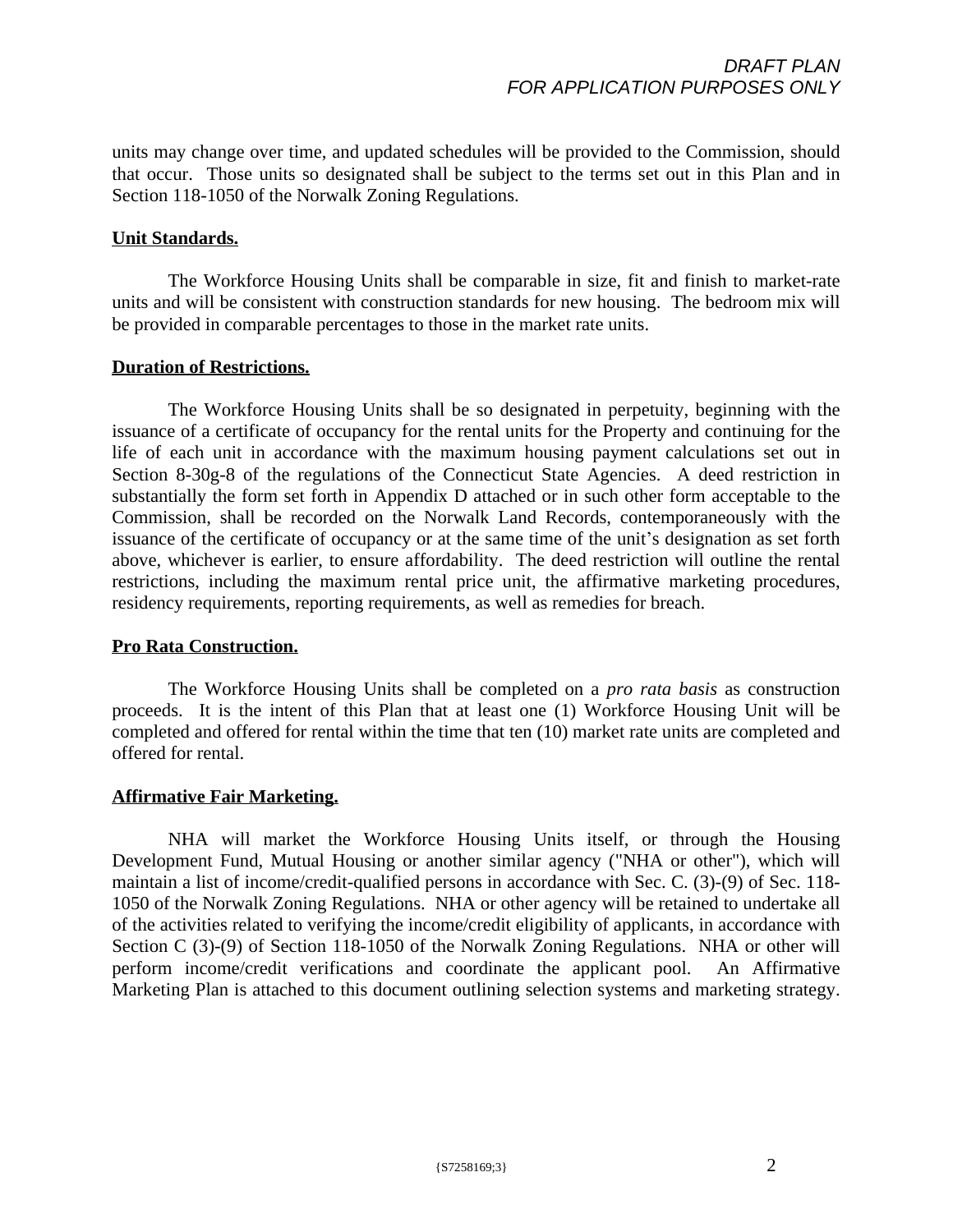#### **Affordability Calculation.**

The rental price of the Workforce Housing Units will be calculated based upon 80% of the SMI in accordance with the State of Connecticut's Affordable Housing Appeals Procedures as defined in Section 8-30g of the Connecticut General Statutes. The maximum rental amounts will be adjusted annually in accordance with changes in the SMI and in accordance with the Connecticut Department of Economic and Community Development's Affordable Housing Appeals Procedure.

#### **Administration and Compliance**.

This Plan will be administered by NHA or other, or its successors and assigns ("Administrator"), who will be responsible for:

- Ensuring that households applying for Workforce Housing Units qualify within applicable maximum income limits;
- Assuring the accuracy of rental prices, and providing documentation where necessary to buyers, sellers and financing institutions;
- Reporting compliance to the municipality; and
- Executing the affirmative fair housing marketing plan.

The Administrator shall submit a written status report to the Commission regarding compliance with this Plan and the above-referenced factors annually on or before January 31. The role of the Administrator may be transferred or assigned to another entity. In the event of any such transfer or assignment, NHA will provide forty-five (45) days prior written notice to the Commission. The Commission shall be given a reasonable opportunity to object but will not do so unreasonably.

## **Affirmative Fair Housing Marketing Plan and Notice of Initial Sale of Workforce Housing Units.**

The availability of Workforce Housing Units shall be publicized, using the provisions of Regulations of Connecticut State Agencies §8-37-ee-1 et seq. (particularly Sections 8-37-ee-301 and 302) for affirmative fair housing marketing programs as guidelines. The Administrator shall have the responsibility for compliance with this section. Notices of initial availability of the Workforce Housing Units shall be provided, at a minimum, by advertising at least two times in a newspaper of general circulation in the City of Norwalk. The Administrator shall also provide such notices to the Commission, the Norwalk Town Clerk, City of Norwalk, and the Norwalk Board of Education. Such notices shall include a description of the available Workforce Housing Units, the eligibility criteria for potential tenants and owners, the Maximum Rental Price (as hereinafter defined), and the availability of application forms and additional information.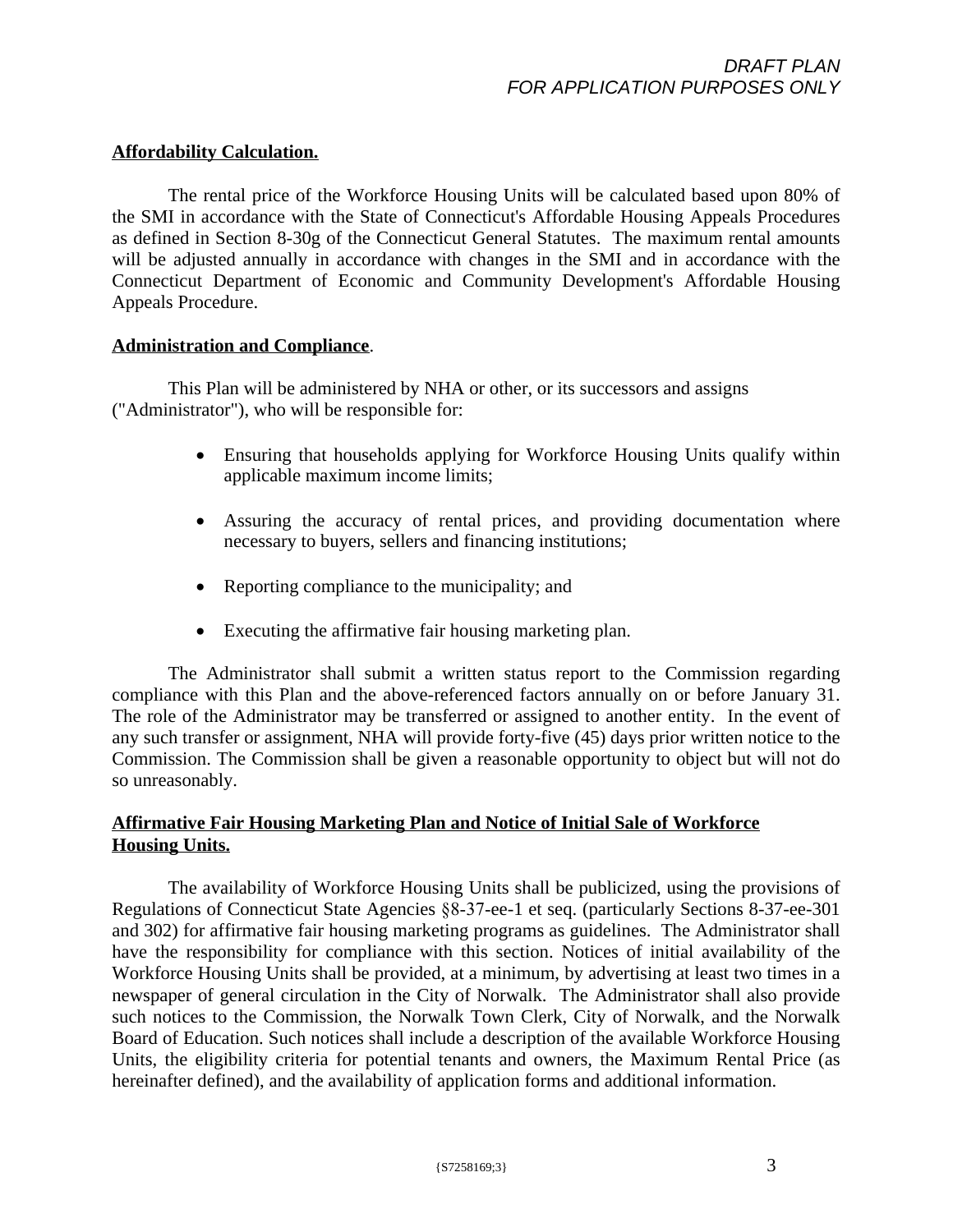Using the above-referenced State regulations as guidelines, dissemination of information about available Workforce Housing Units shall include, at a minimum:

• Analyzing census and other data to identify racial and ethnic groups least represented in the population;

• Announcements/advertisements in publications and other media that will reach minority populations;

• Announcements to social service agencies and other community contacts serving lowincome minority families in the region (including churches, civil rights organizations, housing authorities, and legal services organization);

Assistance to minority applicants in processing applications;

• Marketing efforts in geographic areas of high minority concentrations within the housing market area;

• Beginning marketing efforts prior to general marketing of units, and repeating during initial marketing, at 50% completion, and thereafter at reasonable intervals; and

• Collection of basic racial and ethnic information for all residents and persons on the wait list for the development.

All notices shall comply with the federal Fair Housing Act, 42 U.S.C. §§3601 et seq. and Connecticut General Statutes §§46a-64b and 64c.

### **Tenant Eligibility.**

Eligibility of families or households to rent Workforce Housing Units shall be determined by the Administrator in accordance with this Plan and the Regulations, as amended.

### **Application Process.**

A family or household seeking to rent a Workforce Housing Unit ("Applicant") must complete an application to determine eligibility. The application form and process shall comply with the Fair Housing Act.

### A. Application Form.

The application form shall be provided by the Administrator and shall include an income certification form. In general, income for purposes of determining an Applicant's qualification shall include the Applicant family's total anticipated income from all sources for the twelve (12) month period following the date the application is submitted ("Application Date"). If the Applicant's financial disclosures indicate that the Applicant may experience a significant change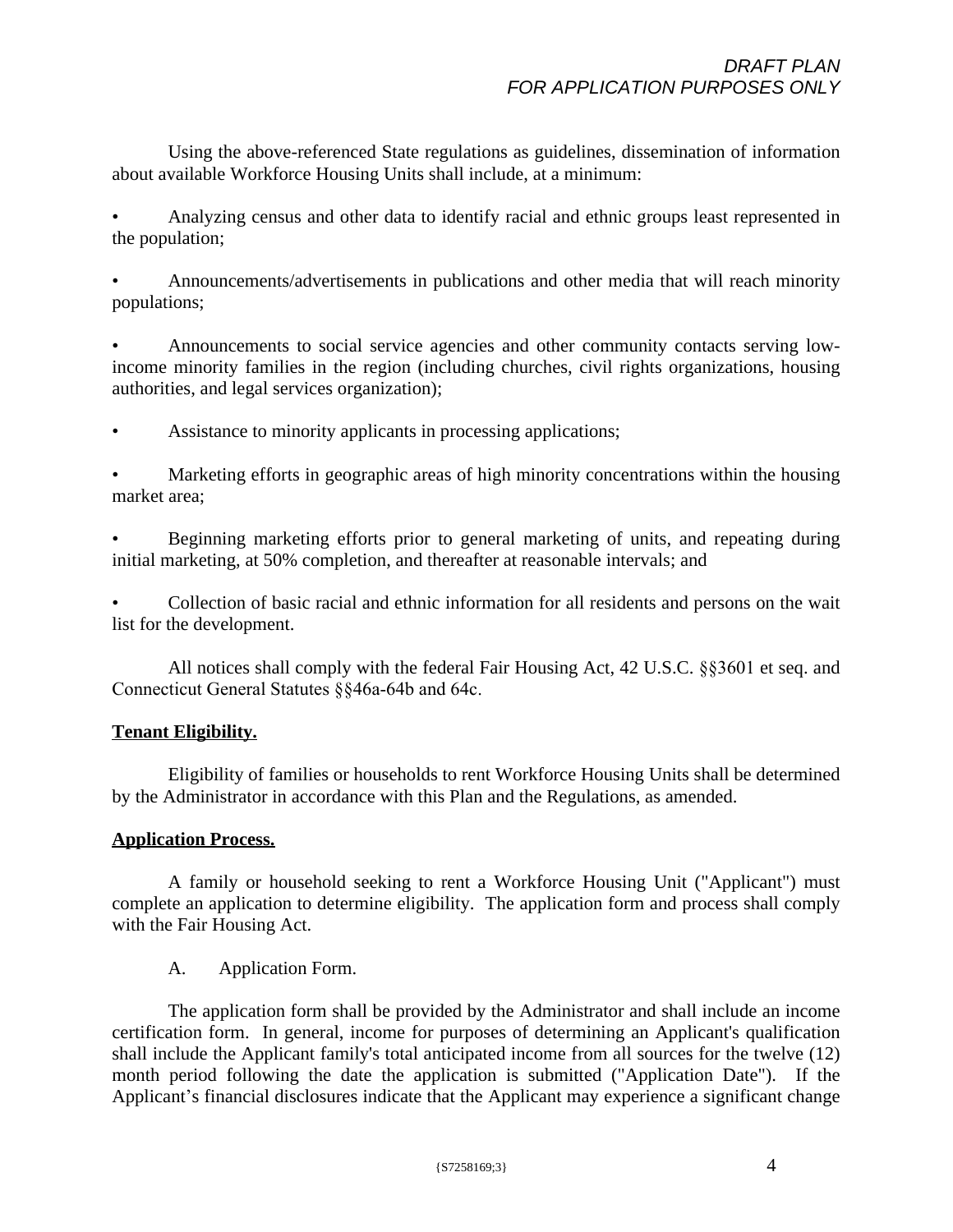in the Applicant's future income during the twelve (12) month period, the Administrator shall not consider this change unless there is a reasonable assurance that the change will in fact occur. In determining what is and is not to be included in the definition of family annual income, the Administrator shall use the criteria set forth by HUD and listed in Appendix B, attached hereto. 1

B. Applicant Interview.

The Administrator shall interview an Applicant upon submission of the completed application. Specifically, the Administrator shall, during the interview, undertake the following:

1. Review with the Applicant all the information provided on the application.

2. Explain to the Applicant the requirements for eligibility, verification procedures, and the penalties for supplying false information.

3. Verify that all sources of family income and family assets have been listed in the application. Make clear that the term "family" includes all individuals who are to occupy the home, and that no relationship by blood or marriage is required.

4. Request the Applicant to sign the necessary release forms to be used in verifying income. Inform the Applicant of what verification and documentation must be provided before the application is deemed complete.

5. Inform the Applicant that a decision as to eligibility cannot be made until all items on the application have been verified.

C. Verification of Applicant's Income.

Where it is evident from the income certification form provided by the Applicant that the Applicant is not eligible, additional verification procedures shall not be necessary. However, if the Applicant appears to be eligible, the Administrator shall require verification of the Applicant's reported income. In accordance with  $\S$  118-1050.C(4), the annual income of workforce households shall be reviewed and certified by the Commission or its designee, in accordance with the procedure established in advance and approved by the Commission.

If applicable, the Applicant shall provide to the Administrator the documentation listed in Appendix C attached hereto. This list is not exclusive, and the Administrator may require any other verification or documentation as the Administrator deems necessary.

<sup>&</sup>lt;sup>1</sup> See 24 C.F.R. § 5.609. Federal regulations are subject to change, and it is the intent of this Plan to use as guidelines HUD regulations with respect to income certification, as such regulations may be amended from time to time.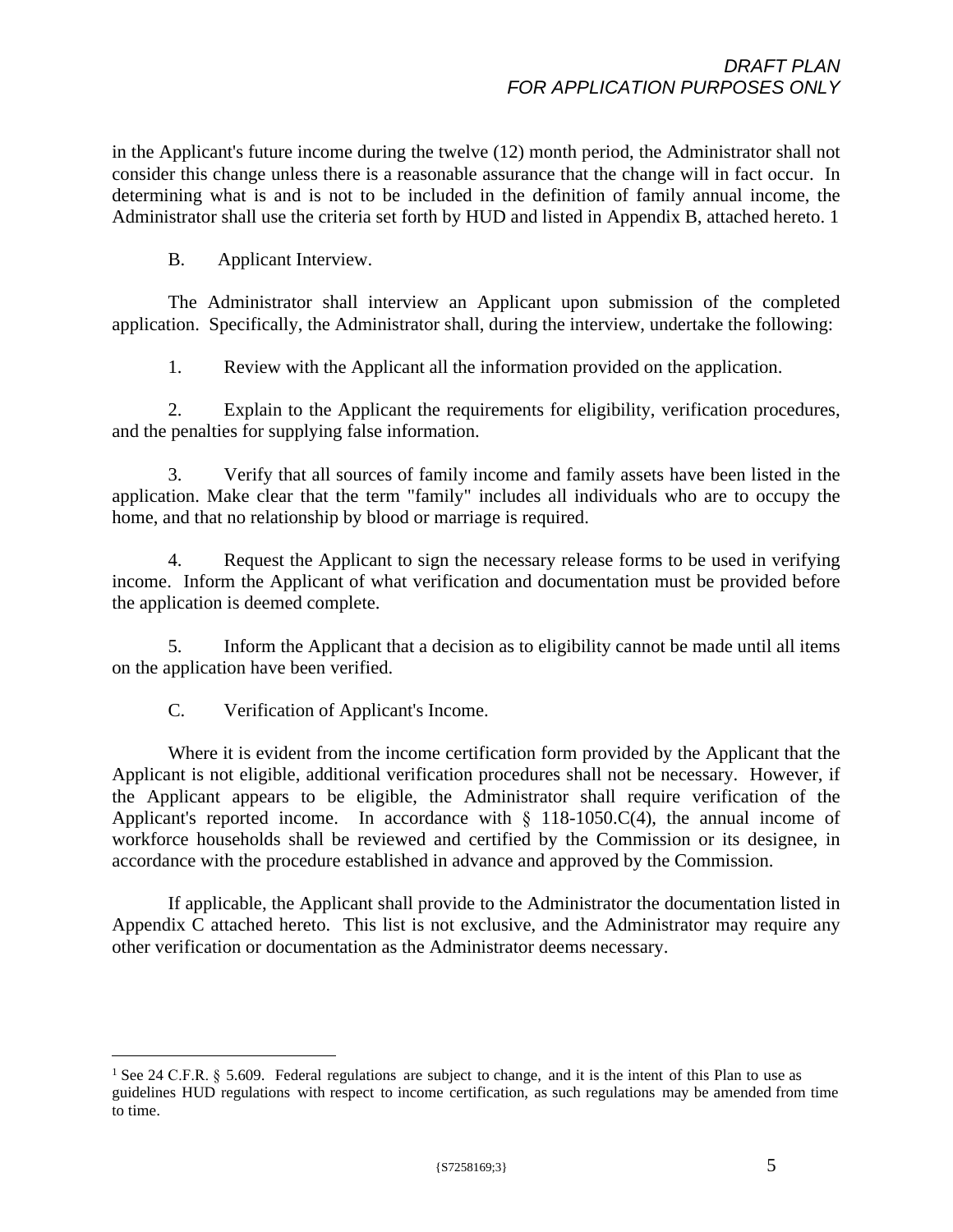### **Prioritization of Applicants for Initial Rental.**

If, after publication of the Notice of Initial Rental, the number of qualified Applicants exceeds the number of Workforce Housing Units, the Administrator shall establish categories of applicants, subject to the applicant's income pre-certification eligibility and the preferences as established below.

A separate priority list shall be maintained for the rental units. Each priority list shall be divided based upon the following priority categories: (1) Existing tenants displaced by the proposed new development or the immediate past tenants that previously occupied any of the properties where existing housing units are to be removed; (2) Employees of the City of Norwalk and the Norwalk Board of Education; (3) Residents of the City of Norwalk who have resided in the City of Norwalk a minimum of one (1) year prior to the issuance of a certificate of occupancy; (4) Persons employed in the City of Norwalk; and (5) all others. In the event that there are insufficient units available to satisfy the number of applicants in a particular priority category, the units shall be assigned by a lottery system approved in advance by the Commission. As specified in  $\S$  118-1050.C(6), all qualified applicants in a given category of priority shall be exhausted prior to proceeding to a lower category of priority.

These preference categories are set forth in the Zoning Regulations but are subject to revision as may be required by the federal Office of Fair Housing and Equal Opportunity. These preference categories shall apply to the initial rental, but not to subsequent rental, of the Workforce Housing Units.

#### **Maximum Monthly Rental Payment.**

Calculation of the Maximum Monthly Rental Payment shall be based upon the SMI. The Maximum Monthly Rental Payment shall be calculated using the following methodology, consistent with Zoning Regulations §118-1050 (C)(2) and Connecticut Agencies Regulations §8- 30g-8.

Calculation steps for rental of units at maximum of 80 percent of SMI.

1. Determine the SMI.

2. Adjust median income identified in Step 1 by family size by assuming that 1.5 persons will occupy each bedroom of a Workforce Housing Unit, except in the case of a studio or zero-bedroom unit, in which case 1.0 person shall be assumed. Family size adjustment shall be made with reference to the following percentages:

- 1 Person in family: 70%
- 2 Persons in family: 80%
- 3 Persons in family:  $90\%$
- 4 Persons in family: 100% (BASE)
- 5 Persons in family: 108%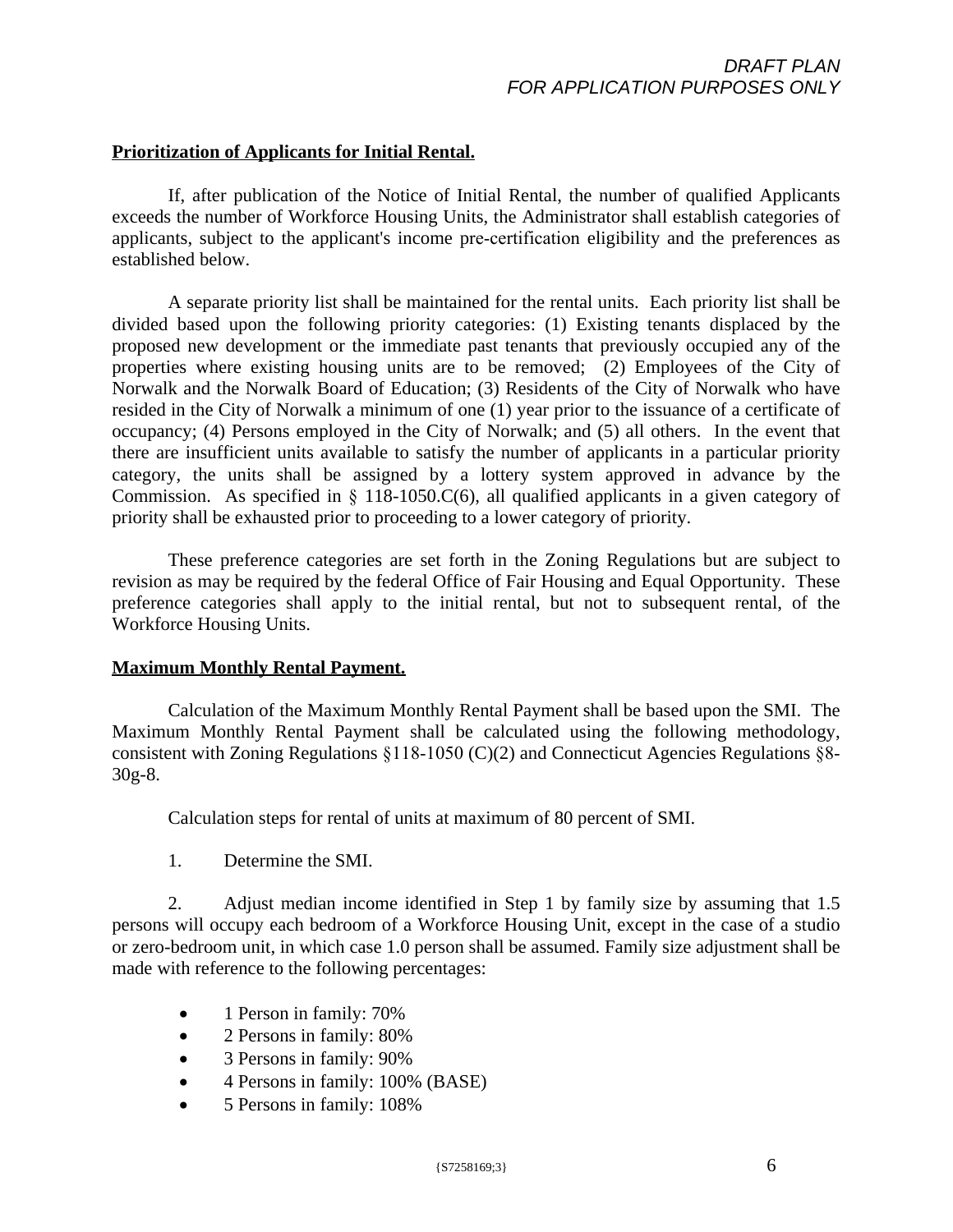- 6 Persons in family: 116%
- 7 Persons in family: 124%
- 8 Persons in family: 132%

The family size adjustment that involves a half person (such as 4.5 persons) shall be calculated by taking the midpoint between the relevant figures above and below the half. For example, the adjustment for a 4.5-person household is 104 percent.

3. Calculate eighty percent (80%) of Step 2.

4. Calculate thirty percent (30%) of Step 3, representing that portion of household income deemed to be used for housing costs.

5. Divide Step 4 by twelve (12) months to determine the maximum monthly housing payment.

6. Determine the fair market rent for a unit with the same number of bedrooms in the subject municipality as published by the U.S. Department of Housing and Urban Development.

7. The maximum monthly housing payment for occupants of the subject rental unit shall be the lesser of the calculations on Steps 5 and 6.

8. Determine by reasonable estimate monthly expenses for heat and utility costs for which the tenant is directly responsible, excluding television, telecommunications, and information technology services, but including any other periodic fees for which the tenant is directly responsible, such as common charges in the case of a common interest ownership community.

9. Deduct the estimate of tenant-paid utilities and fees determined in Step 8 from the maximum monthly housing payment in Step 7, which will result in the maximum amount that the developer/owner may charge for this rental unit as the monthly contract rent.

### **Principal Residence.**

Workforce Housing Units shall be occupied only by the selected Workforce Household. Subleasing shall be prohibited.

### **Requirement To Maintain Condition.**

All owners and tenants of the Workforce Housing Units are required to maintain their unit. The owners and tenants shall not destroy damage or impair the unit, allow the unit to deteriorate, or commit waste on the unit. When the Workforce Housing Unit is offered again for rental, the Administrator shall cause the unit to be inspected.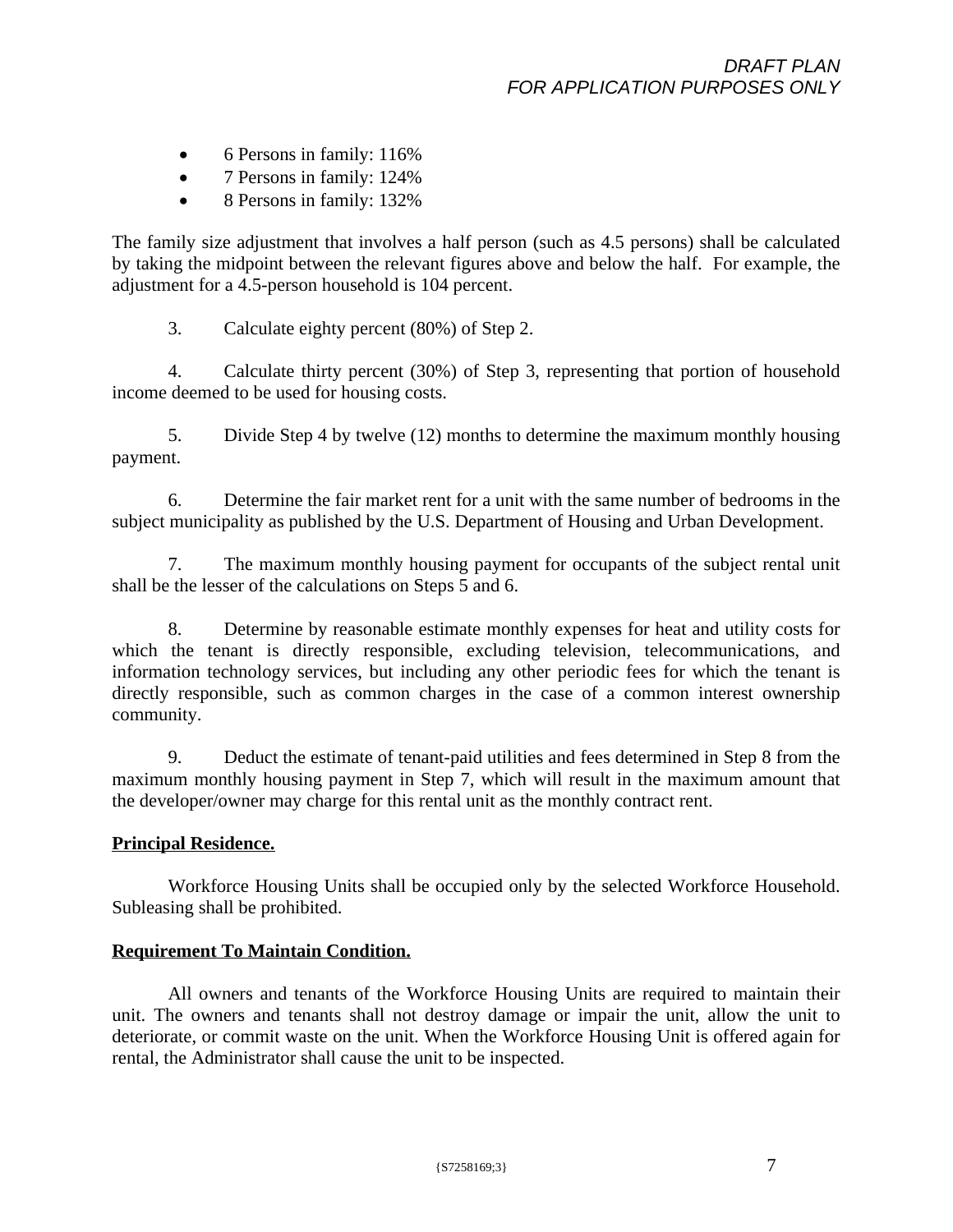#### **Standard Lease Provision.**

Each lease for a Workforce Housing Unit will contain substantially the following provision:

''This apartment is being rented as a "workforce housing unit" as defined in Norwalk Code Section 118-1050. This development has been approved by the Zoning Commission of the City of Norwalk based in part on the condition that a defined percentage of units will be rented as workforce housing units. The Property Manager is required by law to strictly enforce the Norwalk Zoning Regulations set out in Chapter 118, Section 118-1050 concerning workforce housing."

#### **Change in Income or Qualifying Status.**

In the event that a Workforce Household's income changes so as to exceed the qualifying maximum, or if the Workforce Household otherwise becomes disqualified, such tenant must provide notice to the Administrator within seven (7) days of the disqualification. Upon being disqualified, such tenant, following the procedures set forth below, shall have the option to vacate the unit within ninety (90) days, or to remain in the unit paying a market rate rent. Within fifteen (15) days of receiving notice of a Workforce Household's disqualification, the Administrator shall provide written notice to the tenant of the market rate rent for the unit. The tenant shall notify the Administrator within fifteen (15) days of receipt of such notice whether the tenant will accept the market rate rent or vacate. If the tenant elects to remain in the unit at the market rate, the Administrator shall offer the next available unit of the equivalent number of bedrooms as a Workforce Housing Unit, if necessary, in order for the development to comply with the minimum set aside for Workforce Housing Units. These procedures must be followed in order to ensure that the Project shall not be out of compliance with the ten percent (10%) minimum designated units.

### **Enforcement.**

A violation of this Affordability Plan shall not result in a forfeiture of title, but the Norwalk Zoning Commission, or its designated agent, shall otherwise retain all enforcement powers granted by the General Statutes, including Section 8-12, which powers include, but are not limited to, the authority, at any reasonable time, to inspect the property and to examine the books and records of the Administrator to determine compliance of Workforce Housing Units with the Regulations.

### **Binding Effect.**

This Plan shall be binding on NHA's successors, heirs and assigns.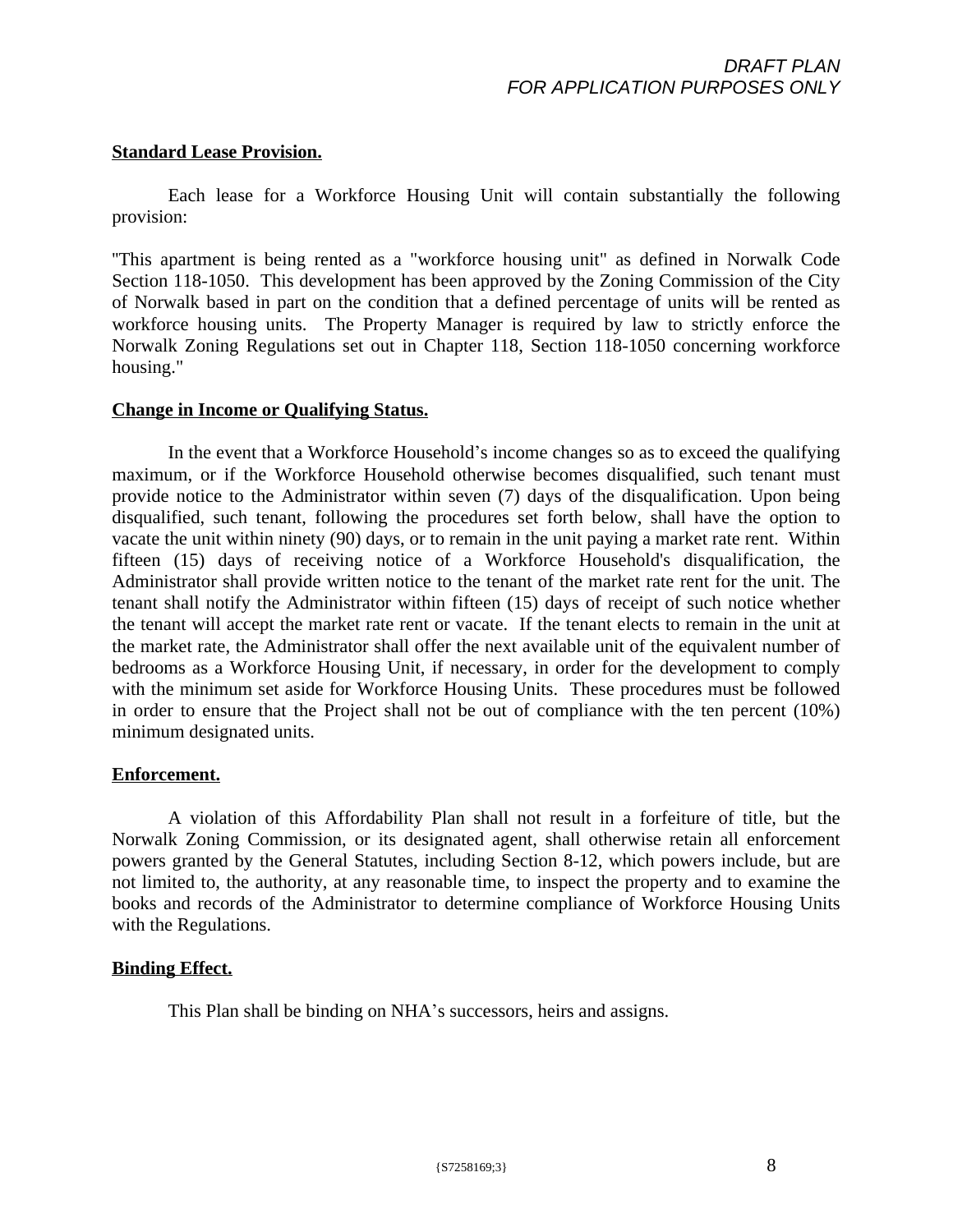# **APPENDIX A**

**(Unit list to be provided prior to commencement of marketing)**

**[TO BE PROVIDED]**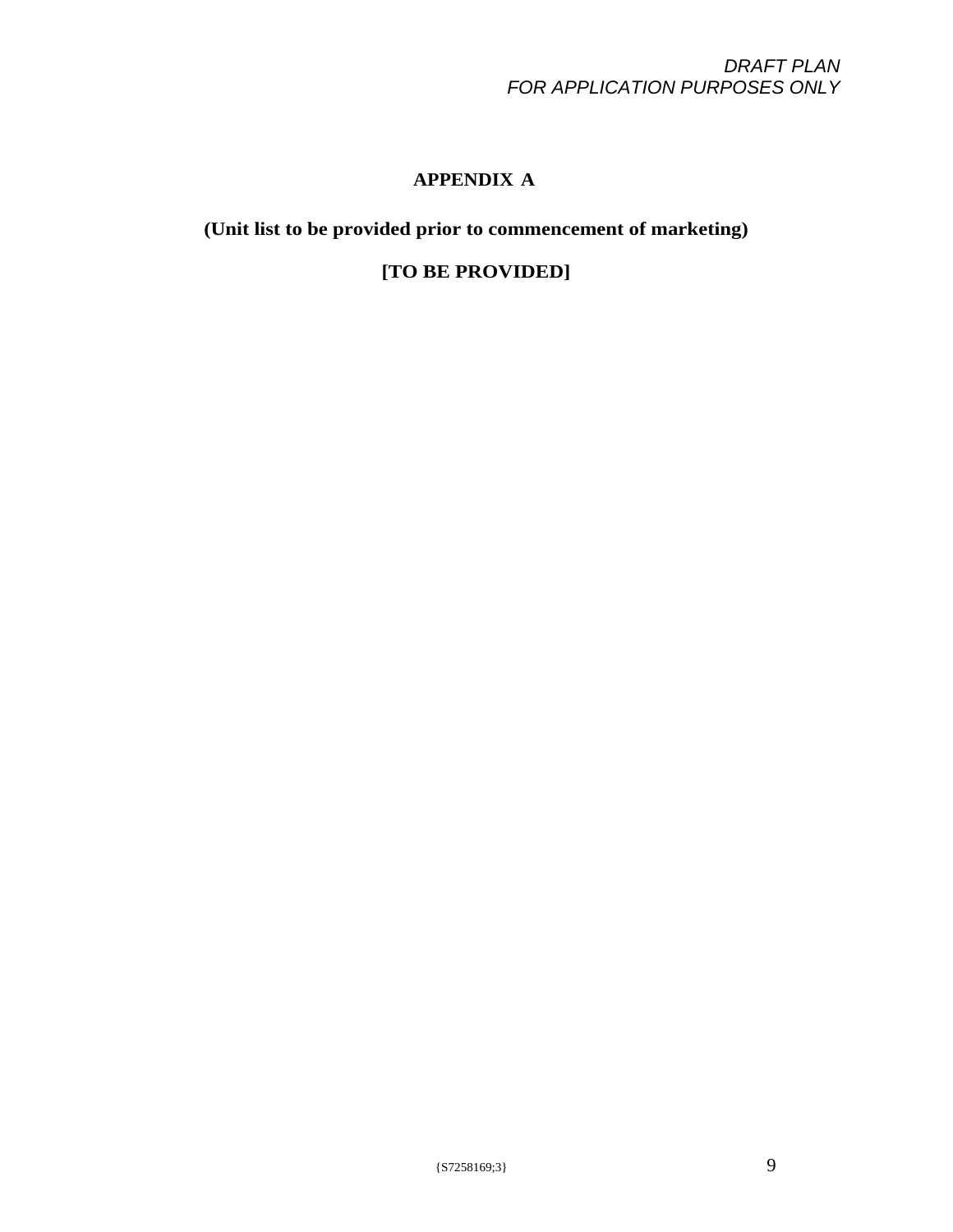### **APPENDIX B DEFINITIONS AND ELEMENTS OF ANNUAL FAMILY INCOME**

1. Annual income shall be calculated with reference to 24 C.F.R. § 5.609, and includes, but is not limited to, the following:

a. The full amount, before any payroll deductions, of wages and salaries, overtime pay, commissions, fees, tips, bonuses and other compensation for personal services;

b. The net income from operations of a business or profession, before any capital expenditures but including any allowance for depreciation expense;

c. Interest, dividends, and other net income of any kind from real or personal property;

d. The full amount of periodic payments received from social security, annuities, insurance policies, retirement funds, pensions, disability or death benefits, or other similar types of periodic payments;

e. Payments in lieu of earnings, such as unemployment and disability compensation, worker's compensation, and severance pay;

Welfare assistance. If the welfare assistance payments include an amount specifically designated for shelter and utilities that is subject to adjustment by the welfare assistance agency in accordance with the actual cost of shelter and utilities, the amount of welfare assistance to be included as income consists of the following:

(1) The amount of the allowance exclusive of the amounts designated for shelter or utilities, plus

(2) The maximum amount that the welfare assistance agency could in fact allow the family for shelter and utilities;

g. Periodic and determinable allowances, such as alimony and child support payments, and regular contributions or gifts received from persons not residing with the Applicant (e.g. periodic gifts from family members, churches, or other sponsored group, even if the gifts are designated as rental or other assistance);

h. All regular pay, special pay and allowances of a member of the armed forces;

i. Any assets not earning a verifiable income shall have an imputed interest income using a current average annual savings interest rate.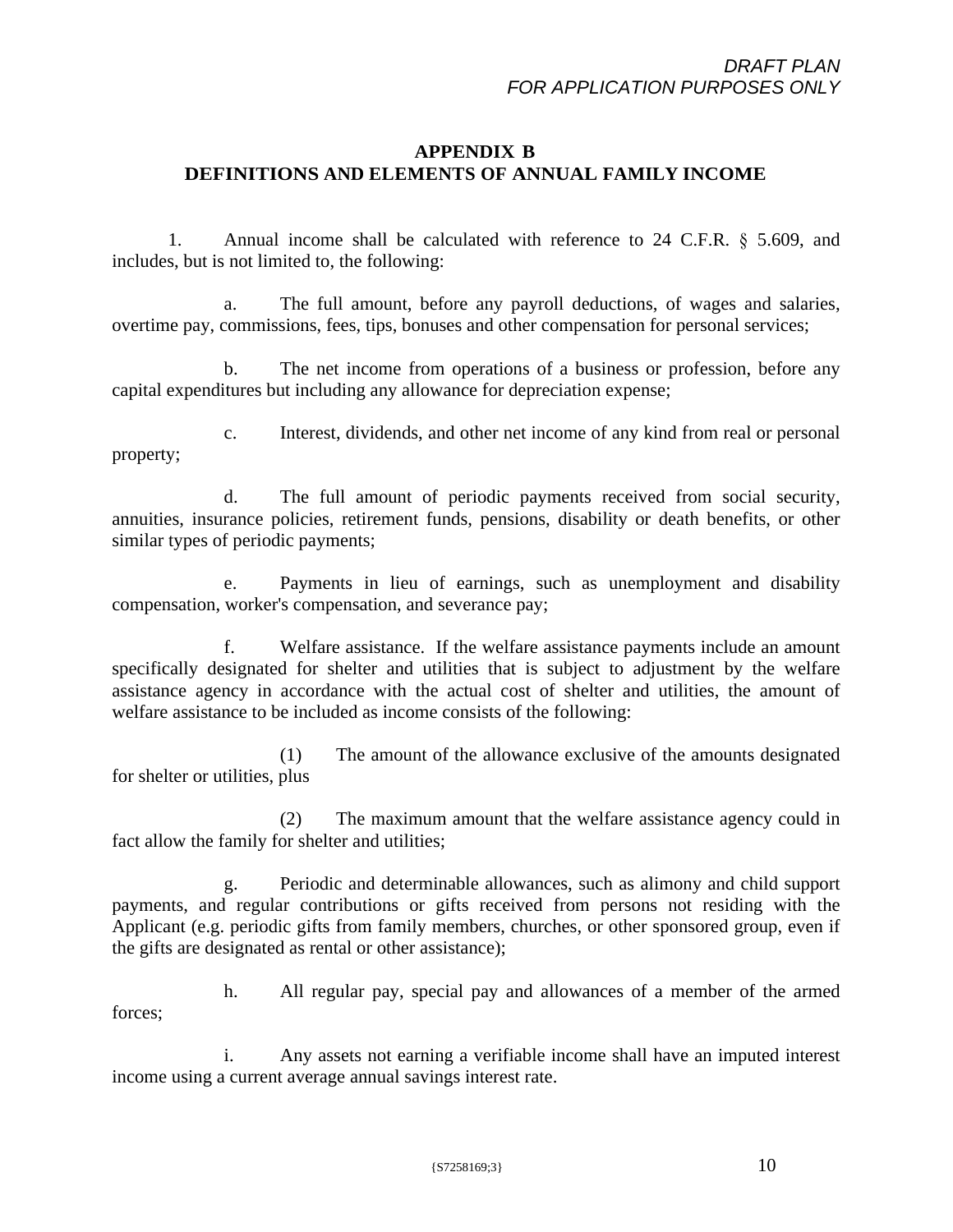2. Excluded from the definition of family annual income are the following:

a. Income from employment of children under the age of 18;

b. Payments received for the care of foster children;

c. Lump-sum additions to family assets, such as inheritances, insurance payments, capital gains and settlement for personal or property losses;

d. Amounts received that are specifically for, or in reimbursement of, the cost of medical expense for any family member;

e. Amounts of educational scholarships paid directly to the student or to the educational institution, and amounts paid by the government to a veteran in connection with education costs;

f. Amounts received under training programs funded by HUD;

g. Food stamps; and

h. Temporary, nonrecurring or sporadic income (including gifts that are not regular or periodic).

3. Net family assets for purposes of imputing annual income include the following:

a. Cash held in savings and checking accounts, safety deposit boxes, etc.;

b. The current market value of a trust for which any household member has an interest;

c. The current market value, less any outstanding loan balances of any rental property or other capital investment;

d. The current market value of all stocks, bonds, treasury bills, certificates of deposit and money market funds;

e. The current value of any individual retirement, 401K or Keogh account;

f. The cash value of a retirement or pension fund which the family member can withdraw without terminating employment or retiring;

g. Any lump-sum receipts not otherwise included in income (i.e., inheritances, capital gains, one-time lottery winnings, and settlement on insurance claims);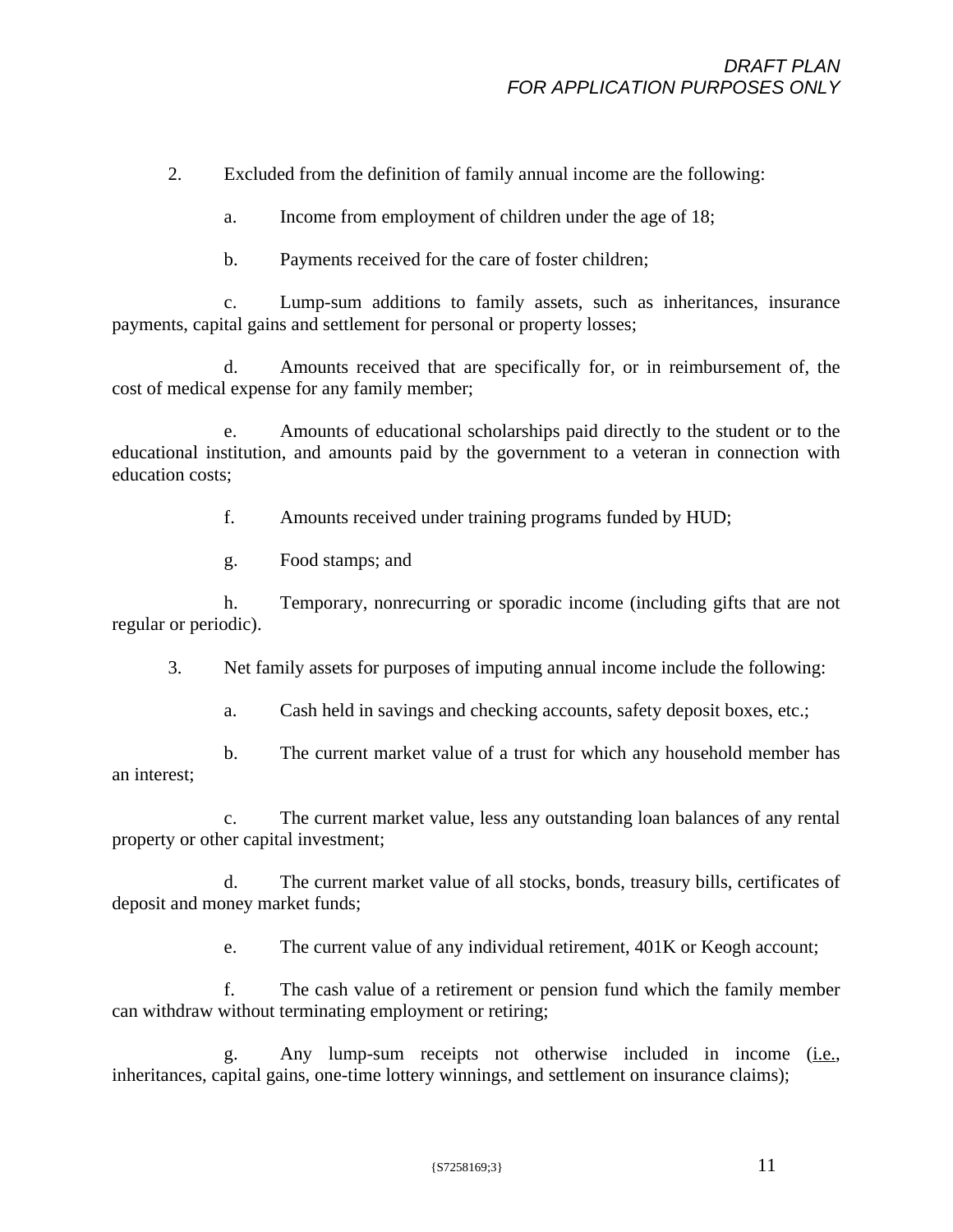h. The current market value of any personal property held for investment (i.e., gems, jewelry, coin collections); and

i. Assets disposed of within two (2) years before the Application Date, but only to the extent consideration received was less than the fair market value of the asset at the time it was sold.

- 4. Net family assets do not include the following:
	- a. Necessary personal property (clothing, furniture, cars, etc.);
	- b. Vehicles equipped for handicapped individuals;
	- c. Life insurance policies;
	- d. Assets which are part of an active business, not including rental properties;

and

e. Assets that are not accessible to the Applicant and provide no income to the Applicant.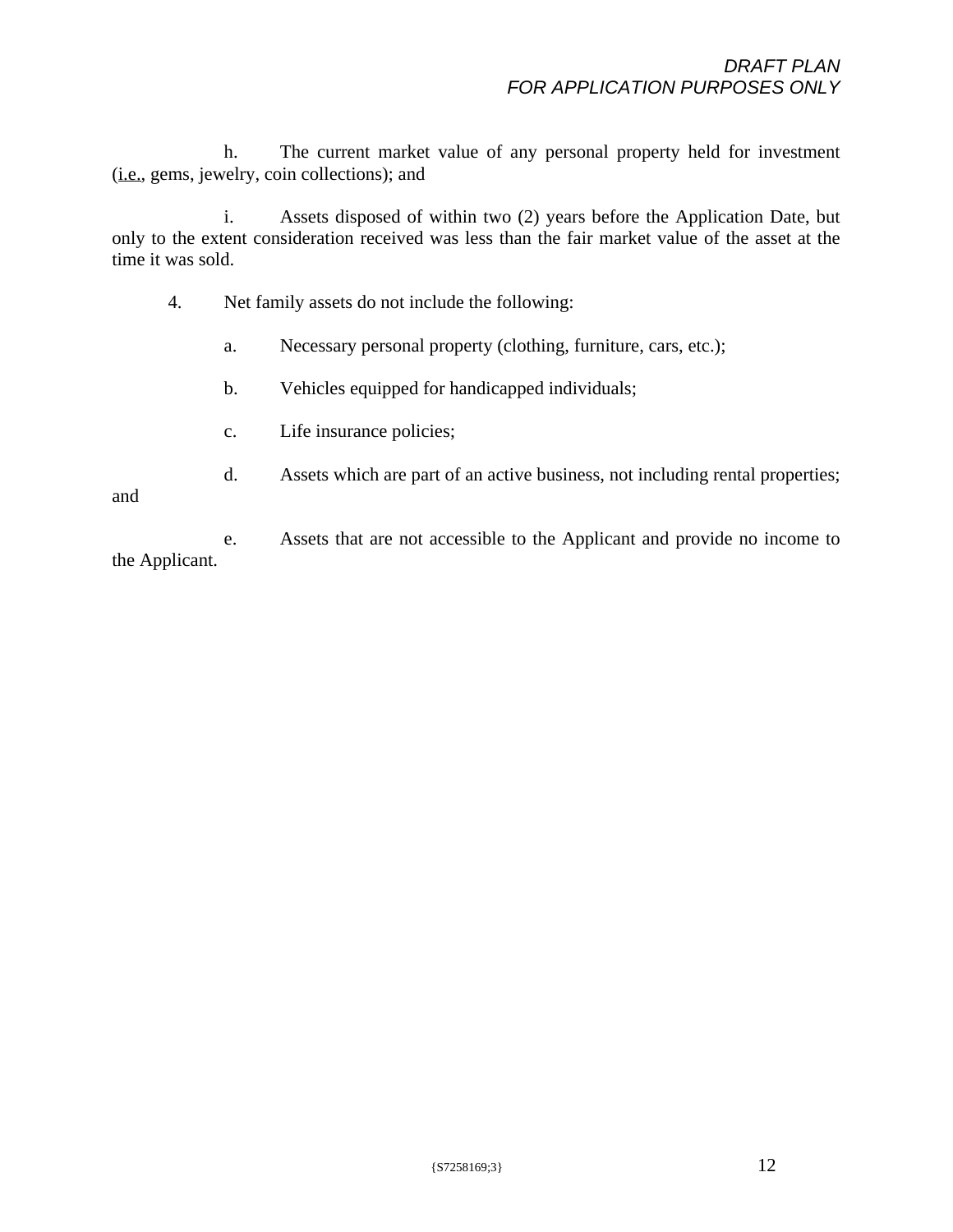## **APPENDIX C REQUIRED DOCUMENTATION OF INCOME**

The following documents shall be provided, where applicable, to the Administrator to determine income eligibility:

1. Employment Income. Verification forms must request the employer to specify the frequency of pay, the effective date of the last pay increase, and the probability and effective date of any increase during the next twelve (12) months. Acceptable forms of verification (of which at least one must be included in the Applicant file) include:

a. An employment verification form completed by the employer.

b. Check stubs or earnings statement showing Applicant's gross pay per pay period and frequency of pay.

c. W-2 forms if the Applicant has had the same job for at least two years and pay increases can be accurately projected.

d. Notarized statements, affidavits or income tax returns signed by the Applicant describing self-employment and amount of income, or income from tips and other gratuities.

2. Social Security, Pensions, Supplementary Security Income, Disability Income.

benefits.

a. Benefit verification form completed by agency providing the

b. Award or benefit notification letters prepared and signed by the authorizing agency. (Since checks or bank deposit slips show only net amounts remaining after deducting SSI or Medicare, they may be used only when award letter cannot be obtained.)

c. If a local Social Security Administration ("SSA") office refuses to provide written verification, the Administrator should meet with the SSA office supervisor. If the supervisor refuses to complete the verification forms in a timely manner, the Administrator may accept a check or automatic deposit slip as interim verification of Social Security or SSI benefits as long as any Medicare or state health insurance withholdings are included in the annual income.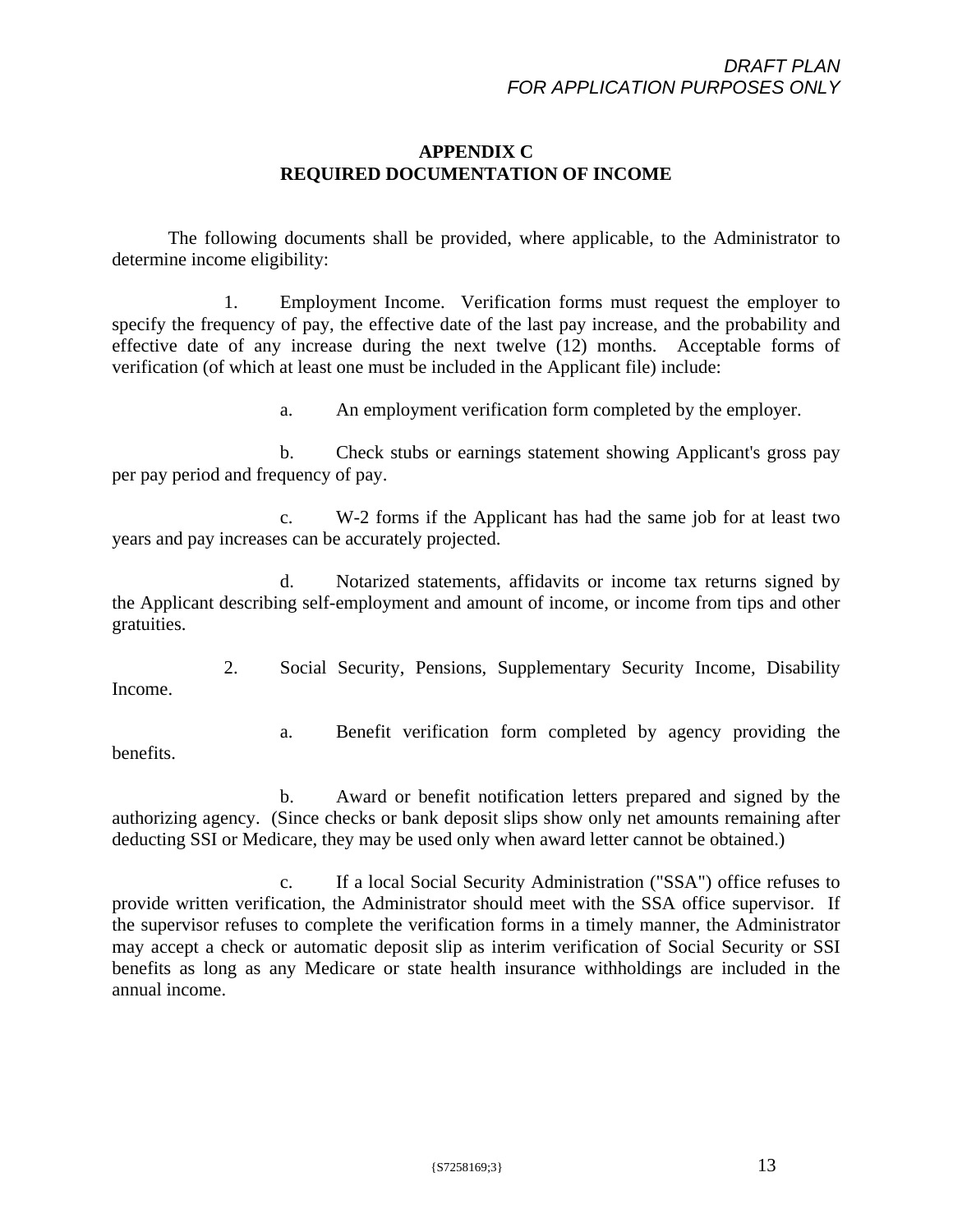3. Unemployment Compensation.

a. Verification form completed by the unemployment compensation agency.

b. Records from unemployment office stating payment dates and amounts.

4. Government Assistance.

a. All Government Assistance Programs. Agency's written statements as to type and amount of assistance Applicant is now receiving, and any changes in assistance expected during the next twelve (12) months.

b. Additional Information for "As-paid" Programs: Agency's written schedule or statement that describes how the "as-paid" system works, the maximum amount the Applicant may receive for shelter and utilities and, if applicable, any factors used to ratably reduce the Applicant's grant.

5. Alimony or Child Support Payments.

a. Copy of a separation or settlement agreement or a divorce decree stating amount and type of support and payment schedules.

b. A letter from the person paying the support.

c. Copy of latest check. The date, amount, and number of the check must be documented.

d. Applicant's notarized statement or affidavit of amount received or that support payments are not being received and the likelihood of support payments being received in the future.

6. Net Income from a Business. The following documents show income for the prior years. The Administrator must consult with Applicant and use this data to estimate income for the next twelve (12) months.

- a. IRS Tax Return, Form 1040, including any:
	- (1) Schedule C (Small Business)
	- (2) Schedule E (Rental Property Income)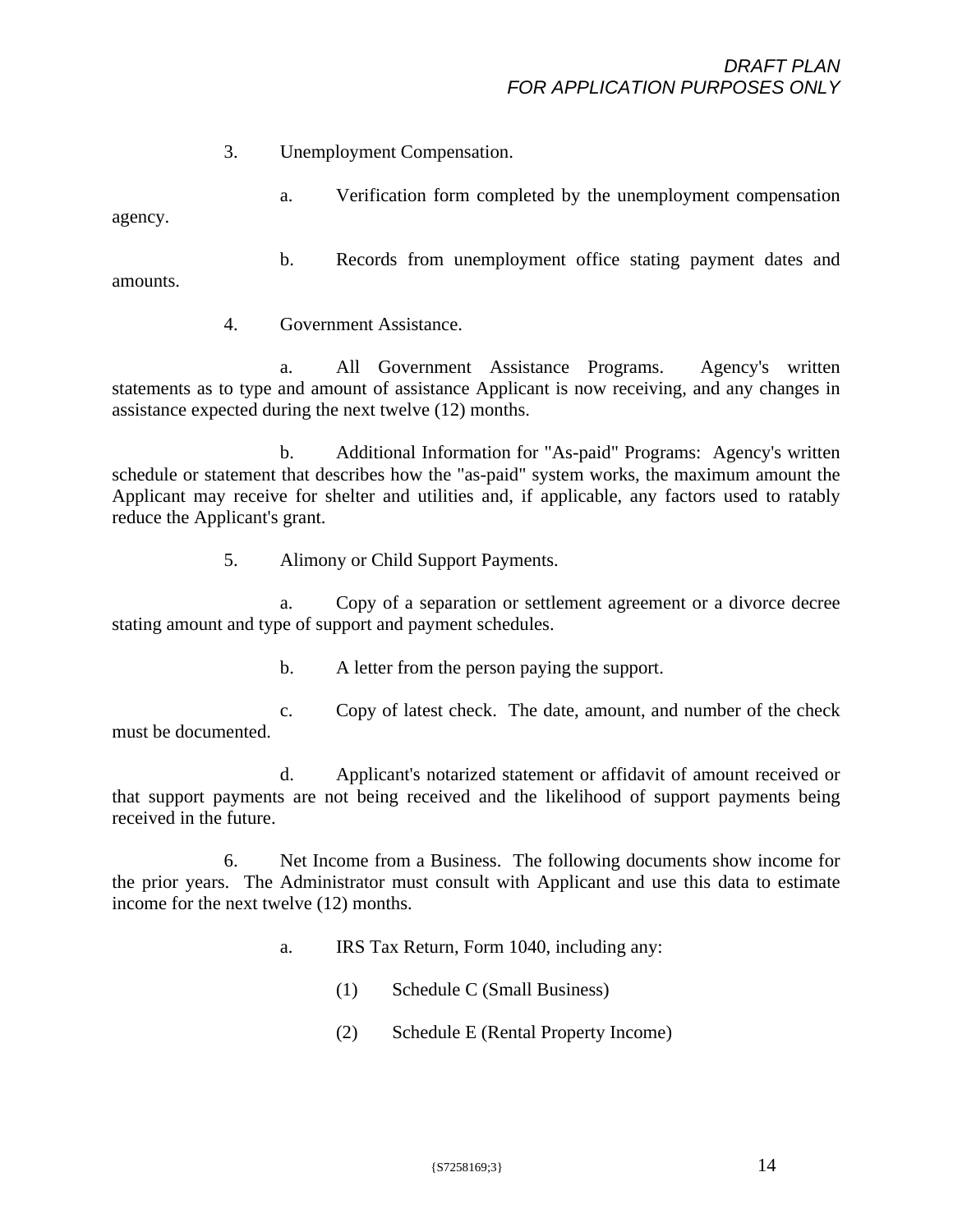(3) Schedule F (Farm Income)

b. An accountant's calculation of depreciation expense, computed using straight-line depreciation rules. (Required when accelerated depreciation was used on the tax return or financial statement.)

c. Audited or unaudited financial statement(s) of the business.

d. A copy of a recent loan application listing income derived from the business during the previous twelve (12) months.

e. Applicant's notarized statement or affidavit as to net income realized from the business during previous years.

7. Recurring Gifts.

a. Notarized statement or affidavit signed by the person providing the assistance. Must give the purpose, dates and value of gifts.

b. Applicant's notarized statement or affidavit that provides the information above.

8. Scholarships, Grants, and Veterans Administration Benefits for Education.

a. Benefactor's written confirmation of amount of assistance, and educational institution's written confirmation of expected cost of the student's tuition, fees, books and equipment for the next twelve (12) months. To the extent the amount of assistance received is less than or equal to actual educational costs, the assistance payments will be excluded from the Applicant's gross income. Any excess will be included in income.

b. Copies of latest benefit checks, if benefits are paid directly to student. Copies of canceled checks or receipts for tuition, fees, books, and equipment, if such income and expenses are not expected to change for the next twelve (12) months.

c. Lease and receipts or bills for rent and utility costs paid by students living away from home.

9. Family Assets Currently Held. For non-liquid assets, collect enough information to determine the current cash value (i.e., the net amount the Applicant would receive if the asset were converted to cash).

a. Verification forms, letters, or documents from a financial institution, broker, etc.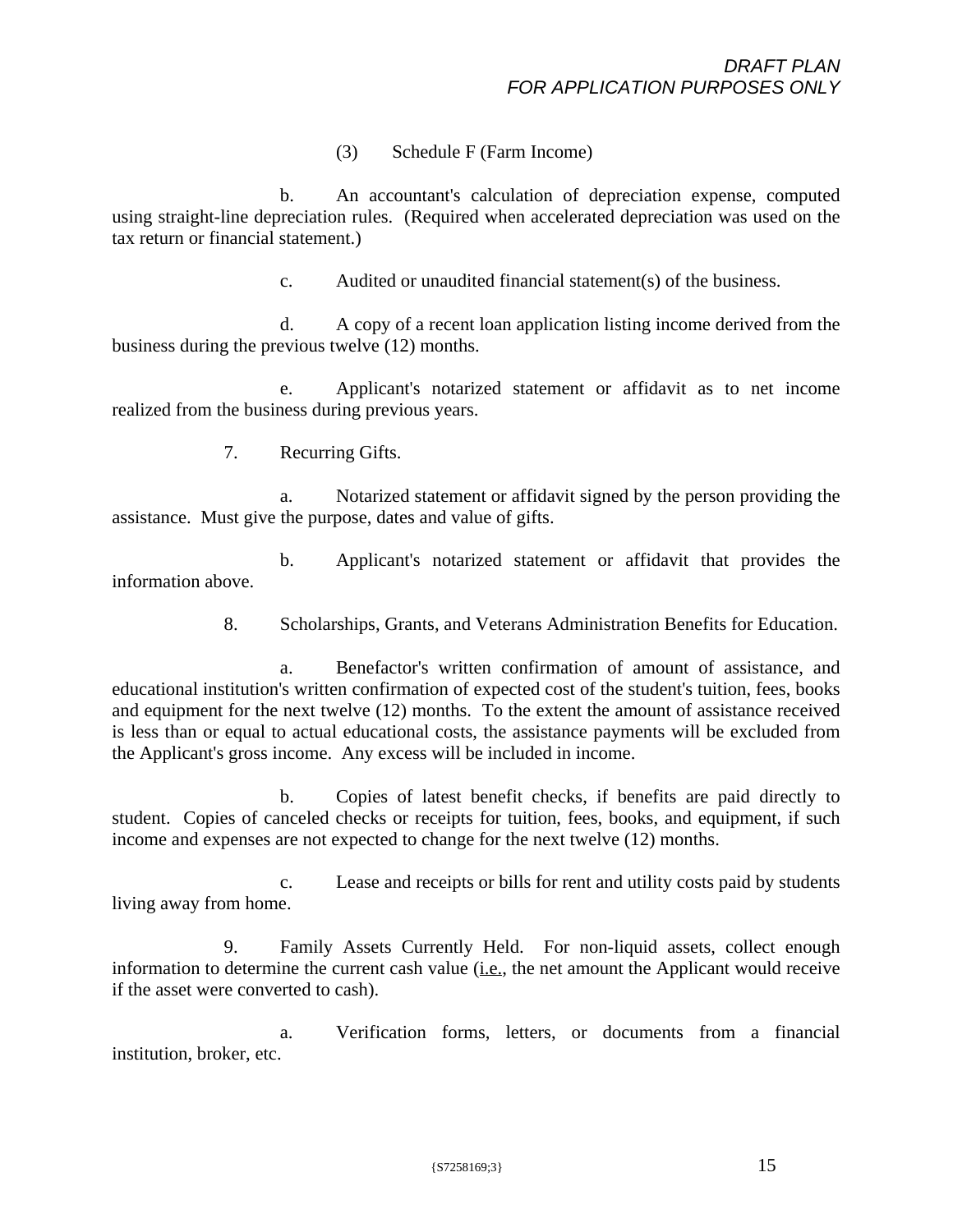b. Passbooks, checking account statements, certificates of deposit, bonds, or financial statements completed by a financial institution or broker.

c. Quotes from a stockbroker or realty agent as to net amount Applicant would receive if Applicant liquidated securities or real estate.

d. Real estate tax statements if tax authority uses approximate market value.

e. Copies of closing documents showing the selling price, the distribution of the sales proceeds and the net amount to the borrower.

f. Appraisals of personal property held as an investment.

g. Applicant's notarized statements or signed affidavits describing assets or verifying the amount of cash held at the Applicant's home or in safe deposit boxes.

10. Assets Disposed of for Less Than Fair Market Value ("FMV") During Two Years Preceding Application Date.

a. Applicant's certification as to whether it has disposed of assets for less than FMV during the two (2) years preceding the Application Date.

b. If the Applicant states that it did dispose of assets for less than FMV, then a written statement by the Applicant must include the following:

- (1) A list of all assets disposed of for less than FMV;
- (2) The date Applicant disposed of the assets;
- (3) The amount the Applicant received; and
- (4) The market value to the asset(s) at the time of disposition.

11. Savings Account Interest Income and Dividends.

a. Account statements, passbooks, certificates of deposit, etc., if they show enough information and are signed by the financial institution.

b. Broker's quarterly statements showing value of stocks or bonds and the earnings credited the Applicant.

c. If an IRS Form 1099 is accepted from the financial institution for prior year earnings, the Affordable Housing Manager must adjust the information to project earnings expected for the next twelve (12) months.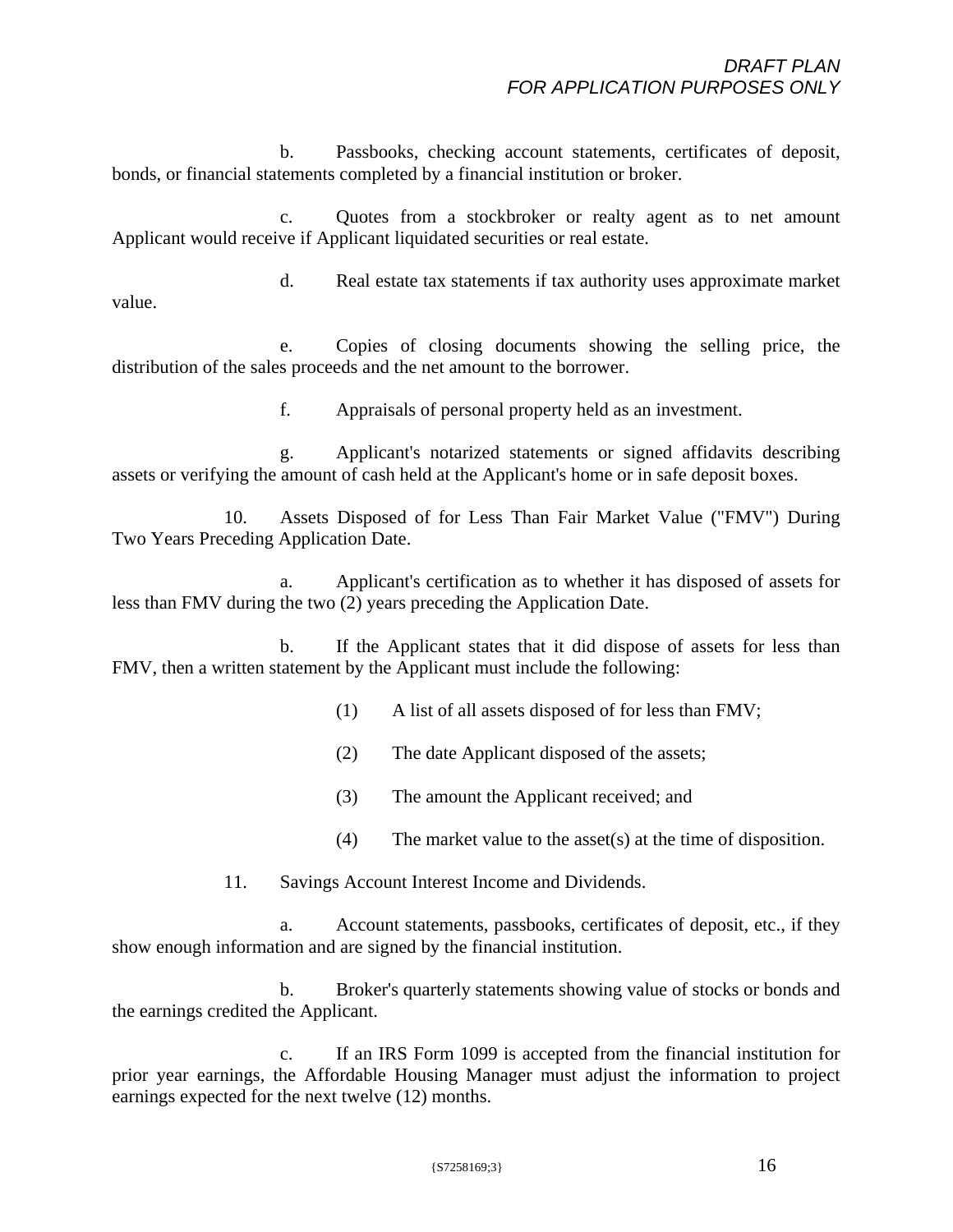12. Rental Income from Property Owned by Applicant. The following, adjusted for changes expected during the next twelve (12) months, may be used:

a. IRS Form 1040 with Schedule E (Rental Income).

b. Copies of latest rent checks, leases, or utility bills.

c. Documentation of Applicant's income and expenses in renting the property (tax statements, insurance premiums, receipts for reasonable maintenance and utilities, bank statements or amortization schedule showing monthly interest expense).

d. Lessee's written statement identifying monthly payments due the Applicant and Applicant's affidavit as to net income realized.

13. Full-Time Student Status.

a. Written verification from the registrar's office or appropriate school official.

b. School records indicating enrollment for sufficient number of credits to be considered a full-time student by the school.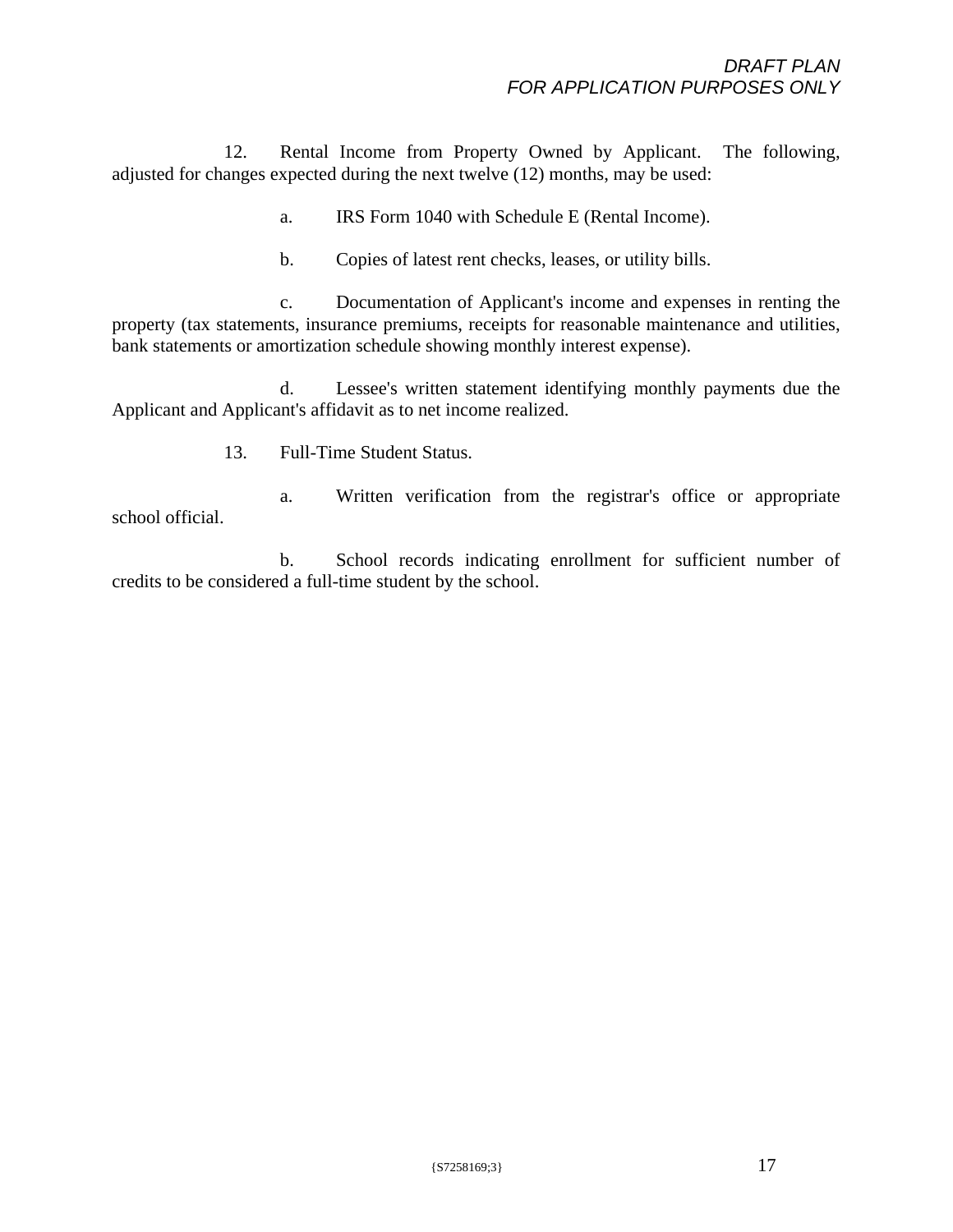# **APPENDIX D DEED RESTRICTION**

*The following document shall be executed and recorded in the office of the Town Clerk of the City of Norwalk in accordance with Conn. Agencies Regs. §8-30g-9 (a)(1) and the Norwalk Code §118-1050E(3)(b):*

### **DECLARATION OF RESTRICTIONS**

DECLARATION MADE this day of , 2020 by the Housing Authority of the City of Norwalk, with an office located at \_\_\_\_\_\_\_\_\_\_\_\_\_\_\_\_\_\_\_\_\_\_\_\_\_\_\_\_\_\_\_\_ in Norwalk, CT 06854 (the "**Declarant**").

### **RECITALS:**

A. Declarant is the owner of a certain property known as 164 West Cedar Street in Norwalk, Connecticut and more particularly described in Schedule A attached hereto (the "**Property**").

B. Declarant obtained approval from the Norwalk Zoning Commission (the "**Commission**" and the "**Approval**"), which Approval permits, *inter alia*, construction and occupancy of 69 residential units on the Property.

C. Pursuant to the Approvals and to Norwalk Code §118-1050, five (5) of the residential units are to be designated as "workforce housing units" as said term is defined in the Norwalk Code in effect on \_\_\_\_\_\_\_\_\_\_\_\_\_\_\_\_\_, 2020. There will be three (3) one-bedroom, two (2) two-bedroom and two (2) three-bedroom workforce units, all located on site and dispersed throughout the buildings on the Property.

D. Declarant executes this Declaration of Restrictions and a Workforce Housing Affordability Plan with the intent to satisfy Condition of the Approval and Norwalk Code §118-  $1050E(3)(b)$ .

**NOW, THEREFORE,** in consideration of \$1.00, the aforementioned Approval and other valuable consideration, the receipt and sufficiency of which are hereby acknowledged by Declarant, Declarant hereby declares as follows:

1. This development contains "workforce housing units" as that term is defined in City of Norwalk Code §118-1050 in effect on and is therefore subject to limitations on the maximum annual income of the household that may rent the designated workforce housing units, and on the maximum rental that may be charged for such workforce housing units. These limitations shall be strictly enforced and may be enforced by the zoning enforcement authority of the City of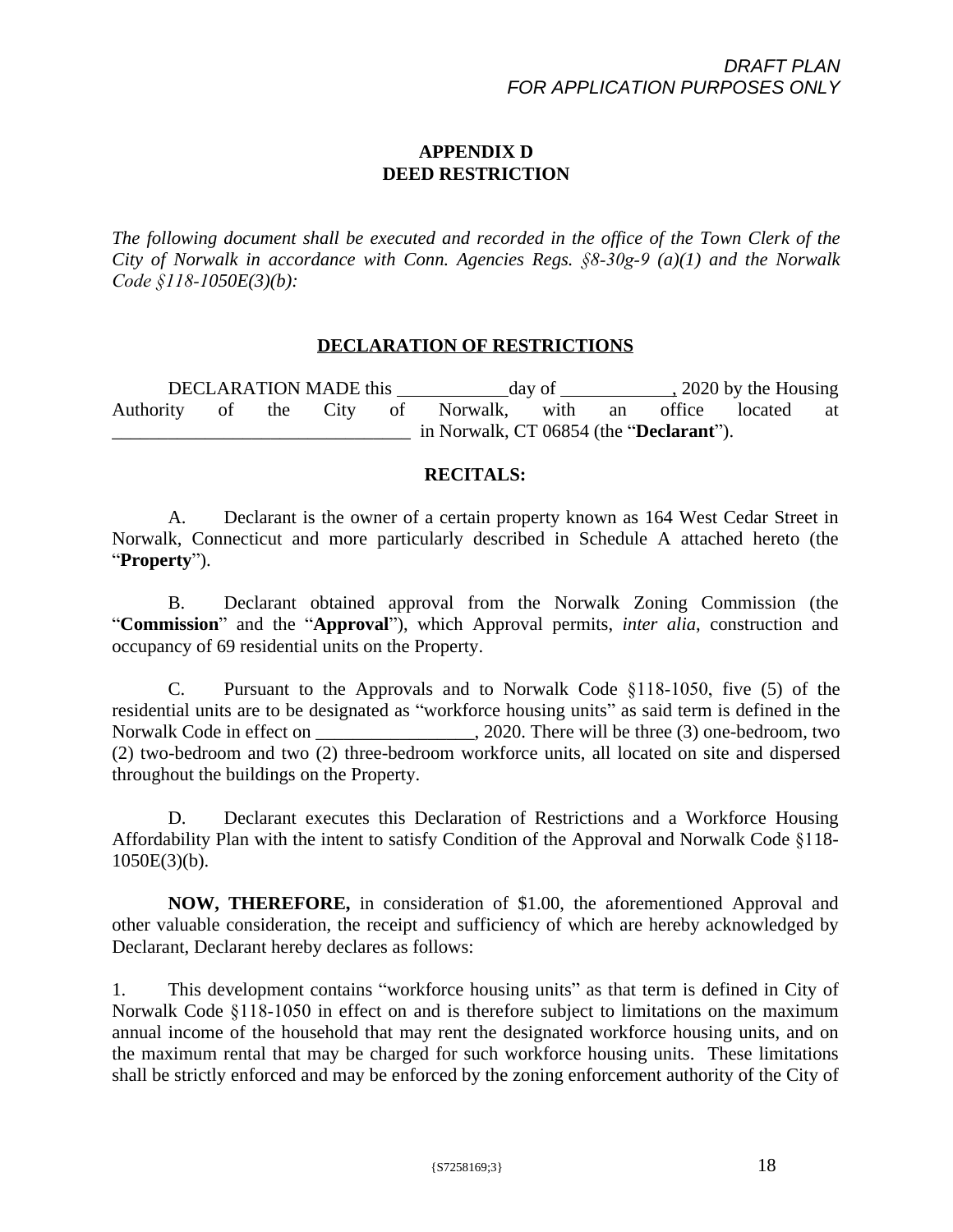Norwalk against the record owner of the development or the person identified in the affordability plan as responsible for the administration of these limitations.

For the duration of this covenant or restriction, no less than ten (10%) percent of the dwelling units in this development, and no less than three (3) one-bedroom, two (2) twobedroom and two (2) three-bedroom units shall be rented to persons and families whose annual income is less than or equal to eighty (80%) percent of the median income as defined in subsection 8-30g-1(10) of the Regulations of Connecticut State Agencies, and such units may be rented only at a rental equal to or less than the rental determined using the formula for maximum monthly rental amounted stated in §8-30g-8(d) of the Regulations of Connecticut State Agencies.

2. A violation of this Declaration of Restrictions or of the Workforce Housing Affordability Plan shall not result in a forfeiture of title, but the Commission or its designated agent shall otherwise retain all enforcement powers granted by the Connecticut General Statutes, including §8-12, which powers include, but are not limited to, the authority, at any reasonable time, to inspect the workforce housing units and to examine the books and records of the Administrator to determine compliance of the workforce housing unit with the applicable affordable housing statutes and regulations.

3. A copy of the Workforce Housing Affordability Plan of this development is on file and available for inspection in the office of the Planning and Zoning Department of the City of Norwalk, 125 East Avenue, Norwalk, Connecticut.

4. This Declaration of Restrictions is perpetual for the life of the residential development on the Property and shall run with the land and be binding upon Declarant and its successors and assigns.

5. This Declaration of Restrictions shall not be modified or terminated without the express written permission of the Norwalk Zoning Commission, which shall be set out in an amendment to this Declaration, signed by authorized representatives of the parties hereto and filed on the Land Records, all in the same manner as is this document.

# **[SIGNATURES ON FOLLOWING PAGE]**